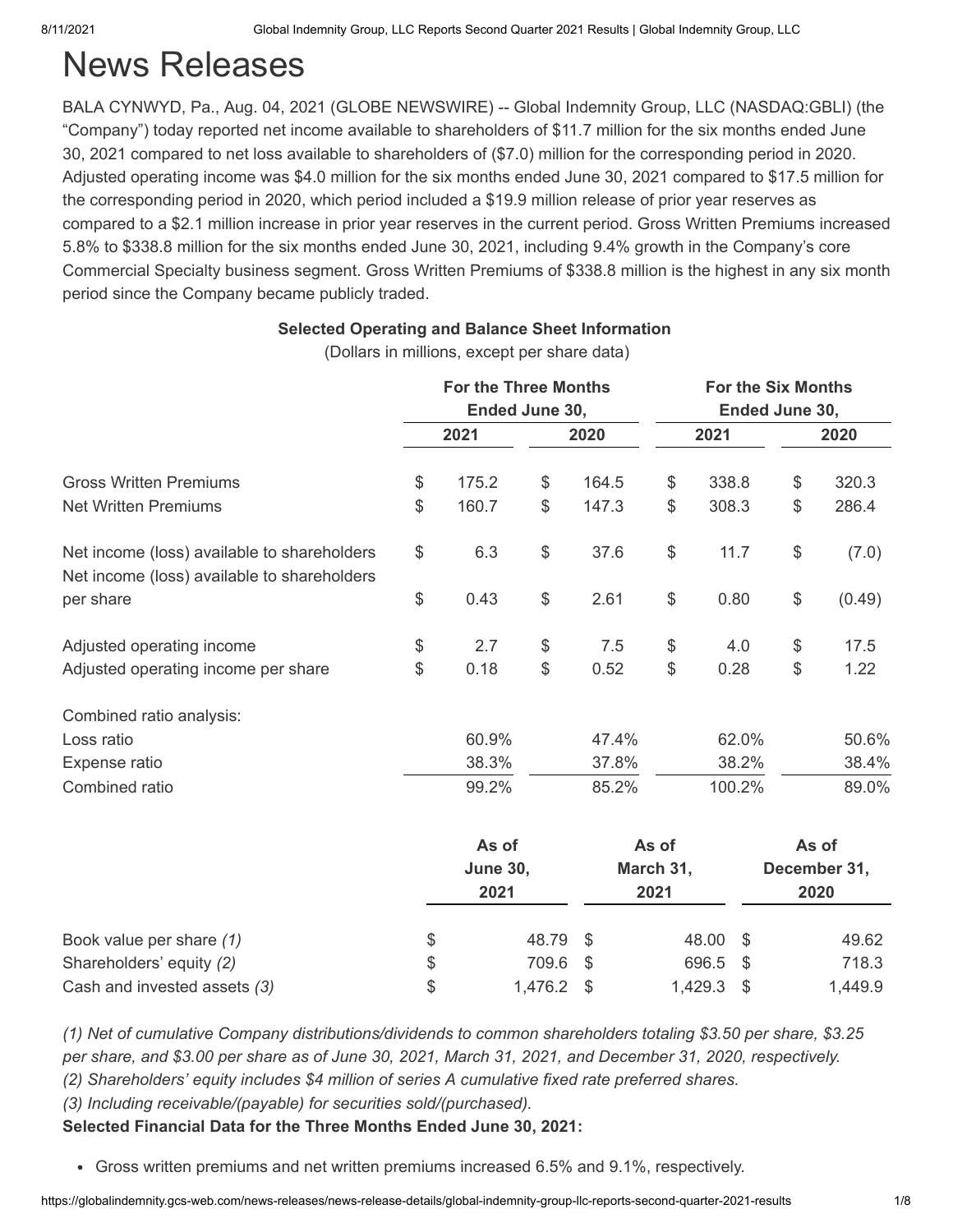- Underwriting income \$1.8 million in 2021 compared to \$21.7 million in 2020. Excluding prior year loss development, underwriting income increased to \$7.3 million in 2021 from \$2.4 million in 2020 due to lower property catastrophe losses partially offset by higher severity on casualty and non-catastrophe property claims. 2020 included a reduction of overall prior accident year loss reserves of \$19.3 million. 2021 included strengthening of prior accident year loss reserves of \$5.5 million primarily due to an increase in severity from a 2018 Hurricane Michael claim.
- Investment income (loss) \$10.6 million in 2021 compared to  $(\$2.4)$  million in 2020. The increase was primarily due to increased returns from alternative investments partially offset by a decrease in yield within the fixed maturities portfolio.
- Realized gains \$3.8 million in 2021 compared to \$38.5 million in 2020. Realized gains in the 2<sup>nd</sup> quarter of 2020 reflected a recovery related to the changes in fair value on equity securities previously impacted by the disruption in the global financial markets as a result of COVID-19.
- Tax expense \$0.8 million in 2021 compared to \$7.0 million in 2020.

## **Selected Financial Data for the Six Months Ended June 30, 2021:**

- Gross written premiums and net written premiums increased 5.8% and 7.7%, respectively.
- Underwriting income \$0.3 million in 2021 compared to \$32.3 million in 2020. Excluding prior year loss development, underwriting income decreased to \$2.4 million in 2021 from \$12.4 million in 2020 due to higher severity on casualty and non-catastrophe property claims partially offset by lower property catastrophe losses. 2020 included a reduction of overall prior accident year loss reserves of \$19.9 million. 2021 included reserve strengthening of \$2.1 million primarily due to an increase of approximately \$8 million from a 2018 Hurricane Michael claim.
- Investment income \$20.5 million in 2021 compared to \$7.8 million in 2020. The increase was primarily due to increased returns from alternative investments offset by a decrease in yield within the fixed maturities portfolio.
- Realized gains/(loss) \$7.7 million in 2021 compared to (\$29.7) million in 2020. Realized losses in 2020 were primarily due to the impact of changes in fair value on equity securities and derivatives due to disruption in the global financial markets experienced during the first quarter of 2020 as a result of COVID-19.
- Tax expense/(benefit) \$0.6 million in 2021 compared to (\$5.0) million in 2020.

## **About Global Indemnity Group, LLC and its subsidiaries**

Global Indemnity Group, LLC (NASDAQ:GBLI), through its several direct and indirect wholly owned subsidiary insurance companies, provides both admitted and non-admitted specialty property and specialty casualty insurance coverages and individual policyholder coverages in the United States, as well as reinsurance worldwide. Global Indemnity Group, LLC's four primary segments are:

- **Commercial Specialty**
- **Specialty Property**
- **Farm, Ranch & Stable**
- **Reinsurance Operations**

## *Forward-Looking Information*

The forward-looking statements contained in this press release<sup>1</sup> do not address a number of risks and *uncertainties including COVID-19. Investors are cautioned that Global Indemnity's actual results may be materially different from the estimates expressed in, or implied, or projected by, the forward looking statements. These*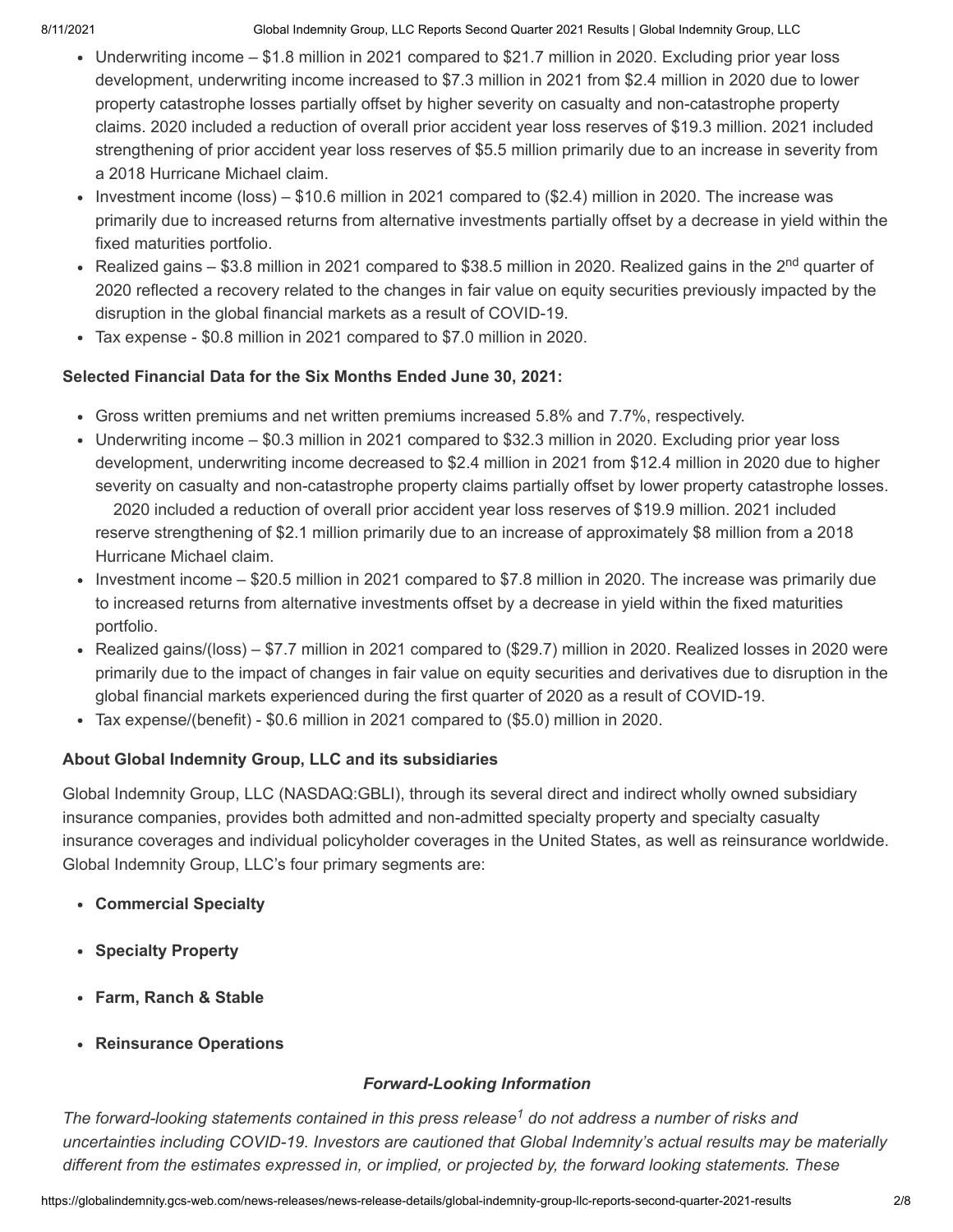*statements are based on estimates and information available to us at the time of this press release. All forwardlooking statements in this press release are based on information available to Global Indemnity as of the date hereof. Please see Global Indemnity's filings with the Securities and Exchange Commission for a discussion of risks and uncertainties which could impact the company and for a more detailed explication regarding forwardlooking statements. Global Indemnity does not assume any obligation to update the forward-looking statements provided to reflect events that occur or circumstances that exist after the date on which they were made.* 

*[1] Disseminated pursuant to the "safe harbor" provisions of Section 21E of the Security Exchange Act of 1934.*

### **Global Indemnity Group, LLC's Combined Ratio for the Three and Six Months Ended June 30, 2021 and 2020**

For the three months ended June 30, 2021, the Company recorded a combined ratio of 99.2% (Loss Ratio 60.9% and Expense Ratio 38.3%) as compared to 85.2% (Loss Ratio 47.4% and Expense Ratio 37.8%) for the three months ended June 30, 2020.

- The Company's accident year casualty loss ratio increased by 6.8 points to 58.9% in 2021 from 52.1% in 2020 primarily due to higher claim frequency.
- The Company's accident year property loss ratio improved by 11.3 points to 55.6% in 2021 from 66.9% in 2020 primarily due to lower catastrophe claim frequency and severity within Insurance Operations partially offset by higher claim severity of non-catastrophe property claims.

For the six months ended June 30, 2021, the Company recorded a combined ratio of 100.2% (Loss Ratio 62.0% and Expense Ratio 38.2%) as compared to 89.0% (Loss Ratio 50.6% and Expense Ratio 38.4%) for the six months ended June 30, 2020.

- The Company's accident year casualty loss ratio increased by 2.6 points to 58.3% in 2021 from 55.7% in 2020 primarily due to higher claim frequency.
- The Company's accident year property loss ratio increased by 5.1 points to 63.9% in 2021 from 58.8% in 2020 primarily due to higher claim severity for non-catastrophe property claims within Insurance Operations partially offset by lower catastrophe claim frequency and severity.

#### **Global Indemnity Group, LLC's Gross Written and Net Written Premiums Results by Segment for the Three and Six Months Ended June 30, 2021 and 2020**

|                               | Three Months Ended June 30, |            |                               |            |                             |         |               |  |  |  |
|-------------------------------|-----------------------------|------------|-------------------------------|------------|-----------------------------|---------|---------------|--|--|--|
|                               |                             |            | <b>Gross Written Premiums</b> |            | <b>Net Written Premiums</b> |         |               |  |  |  |
|                               |                             | $\%$       |                               |            |                             |         | $\frac{0}{0}$ |  |  |  |
|                               |                             | 2021       | 2020                          | Change     | 2021                        | 2020    | Change        |  |  |  |
| <b>Commercial Specialty</b>   | \$                          | 96,680 \$  | 87,297                        | 10.7% \$   | 88,332 \$                   | 77,880  | 13.4%         |  |  |  |
| <b>Specialty Property</b>     |                             | 33,013     | 37,978                        | $(13.1\%)$ | 29,749                      | 33,075  | $(10.1\%)$    |  |  |  |
| Farm, Ranch & Stable          |                             | 20,851     | 23,222                        | $(10.2\%)$ | 17,880                      | 20,257  | $(11.7\%)$    |  |  |  |
| <b>Reinsurance Operations</b> |                             | 24,692     | 16,052                        | 53.8%      | 24,692                      | 16,052  | 53.8%         |  |  |  |
| Total                         | S                           | 175,236 \$ | 164,549                       | 6.5%       | 160,653 \$                  | 147,264 | 9.1%          |  |  |  |

|      |                               | <b>Six Months Ended June 30,</b> |      |                             |               |
|------|-------------------------------|----------------------------------|------|-----------------------------|---------------|
|      | <b>Gross Written Premiums</b> |                                  |      | <b>Net Written Premiums</b> |               |
|      |                               | $\frac{0}{2}$                    |      |                             | $\frac{0}{2}$ |
| 2021 | 2020                          | Change                           | 2021 | 2020                        | Change        |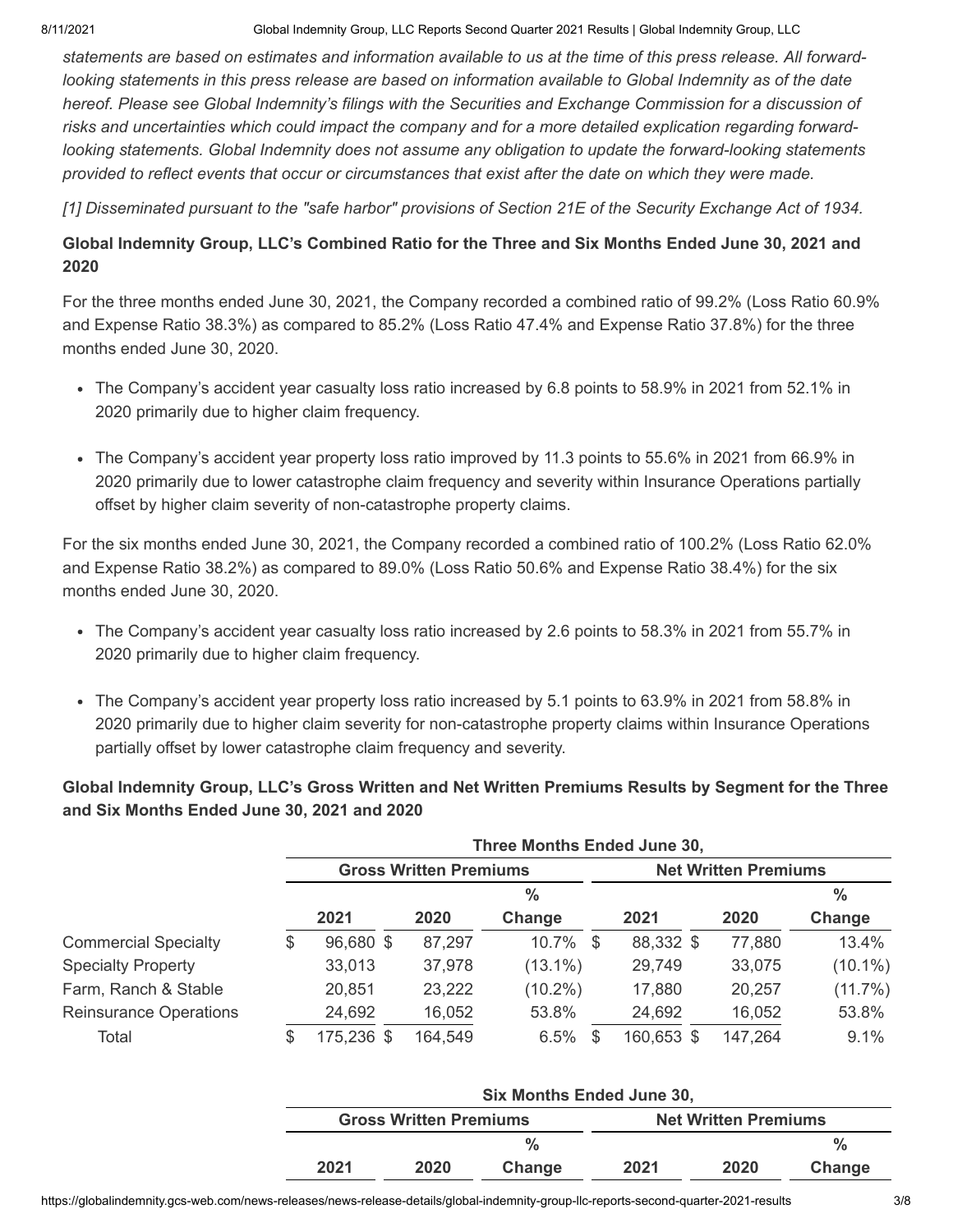| 8/11/2021                     |            |         | Global Indemnity Group, LLC Reports Second Quarter 2021 Results   Global Indemnity Group, LLC |            |         |           |
|-------------------------------|------------|---------|-----------------------------------------------------------------------------------------------|------------|---------|-----------|
| <b>Commercial Specialty</b>   | 184,012 \$ | 168,128 | $9.4\%$ \$                                                                                    | 166.847 \$ | 150,363 | 11.0%     |
| <b>Specialty Property</b>     | 66.371     | 73,221  | $(9.4\%)$                                                                                     | 59,448     | 63,082  | $(5.8\%)$ |
| Farm, Ranch & Stable          | 41,853     | 45,355  | $(7.7\%)$                                                                                     | 35,483     | 39,362  | $(9.9\%)$ |
| <b>Reinsurance Operations</b> | 46.558     | 33,569  | 38.7%                                                                                         | 46.558     | 33,569  | 38.7%     |
| Total                         | 338,794 \$ | 320,273 | 5.8%                                                                                          | 308,336 \$ | 286,376 | $7.7\%$   |
|                               |            |         |                                                                                               |            |         |           |

**Commercial Specialty:** Gross written premiums and net written premiums increased 10.7% and 13.4%, respectively, for the three months ended June 30, 2021 as compared to the same period in 2020. Gross written premiums and net written premiums increased 9.4% and 11.0%, respectively, for the six months ended June 30, 2021 as compared to the same period in 2020. The growth in gross written premiums and net written premiums was primarily driven by organic growth in the Company's excess and surplus lines business from existing agents, increased pricing, and several new programs partially offset by actions taken to reduce risk and increase profitability within Property Brokerage.

**Specialty Property:** Gross written premiums and net written premiums decreased by 13.1% and 10.1%, respectively, for the three months ended June 30, 2021 as compared to the same period in 2020. Gross written premiums and net written premiums decreased 9.4% and 5.8%, respectively, for the six months ended June 30, 2021 as compared to the same period in 2020. The decreases are primarily due to a continued reduction of both catastrophe-exposed business and business not providing an adequate return on capital.

**Farm, Ranch & Stable:** Gross written premiums and net written premiums decreased by 10.2% and 11.7%, respectively, for the three months ended June 30, 2021 as compared to the same period in 2020. Gross written premiums and net written premiums decreased 7.7% and 9.9%, respectively, for the six months ended June 30, 2021 as compared to the same period in 2020. The decrease in gross written premiums and net written premiums was primarily due to an effort to reduce exposure in catastrophe prone areas to improve overall profitability.

**Reinsurance Operations:** Gross written premiums and net written premiums both increased 53.8% for the three months ended June 30, 2021, as compared to the same period in 2020. Gross written premiums and net written premiums both increased 38.7% for the six months ended June 30, 2021 as compared to the same period in 2020. The growth was primarily organic growth of an existing casualty treaty and the assumption of three smaller casualty treaties.

#### **GLOBAL INDEMNITY GROUP, LLC CONSOLIDATED STATEMENTS OF OPERATIONS** (Unaudited)

(Dollars and shares in thousands, except per share data)

|                                        |    | <b>For the Three Months</b> |               |    |         |                | <b>For the Six Months</b> |  |  |
|----------------------------------------|----|-----------------------------|---------------|----|---------|----------------|---------------------------|--|--|
|                                        |    | Ended June 30,              |               |    |         | Ended June 30, |                           |  |  |
|                                        |    | 2021                        | 2020          |    | 2021    |                | 2020                      |  |  |
| Gross written premiums                 |    | 175,236                     | \$<br>164,549 | S  | 338,794 | S              | 320,273                   |  |  |
| Net written premiums                   | S  | 160,653                     | \$<br>147,264 | \$ | 308,336 | \$             | 286,376                   |  |  |
| Net earned premiums                    | \$ | 149,408                     | \$<br>141,847 | \$ | 293,108 | \$             | 286,315                   |  |  |
| Net investment income (loss)           |    | 10,633                      | (2,359)       |    | 20,469  |                | 7,770                     |  |  |
| Net realized investment gains (losses) |    | 3,833                       | 38,507        |    | 7,652   |                | (29, 655)                 |  |  |
| Other income                           |    | 521                         | 766           |    | 898     |                | 931                       |  |  |
| Total revenues                         |    | 164,395                     | 178,761       |    | 322,127 |                | 265,361                   |  |  |

https://globalindemnity.gcs-web.com/news-releases/news-release-details/global-indemnity-group-llc-reports-second-quarter-2021-results 4/8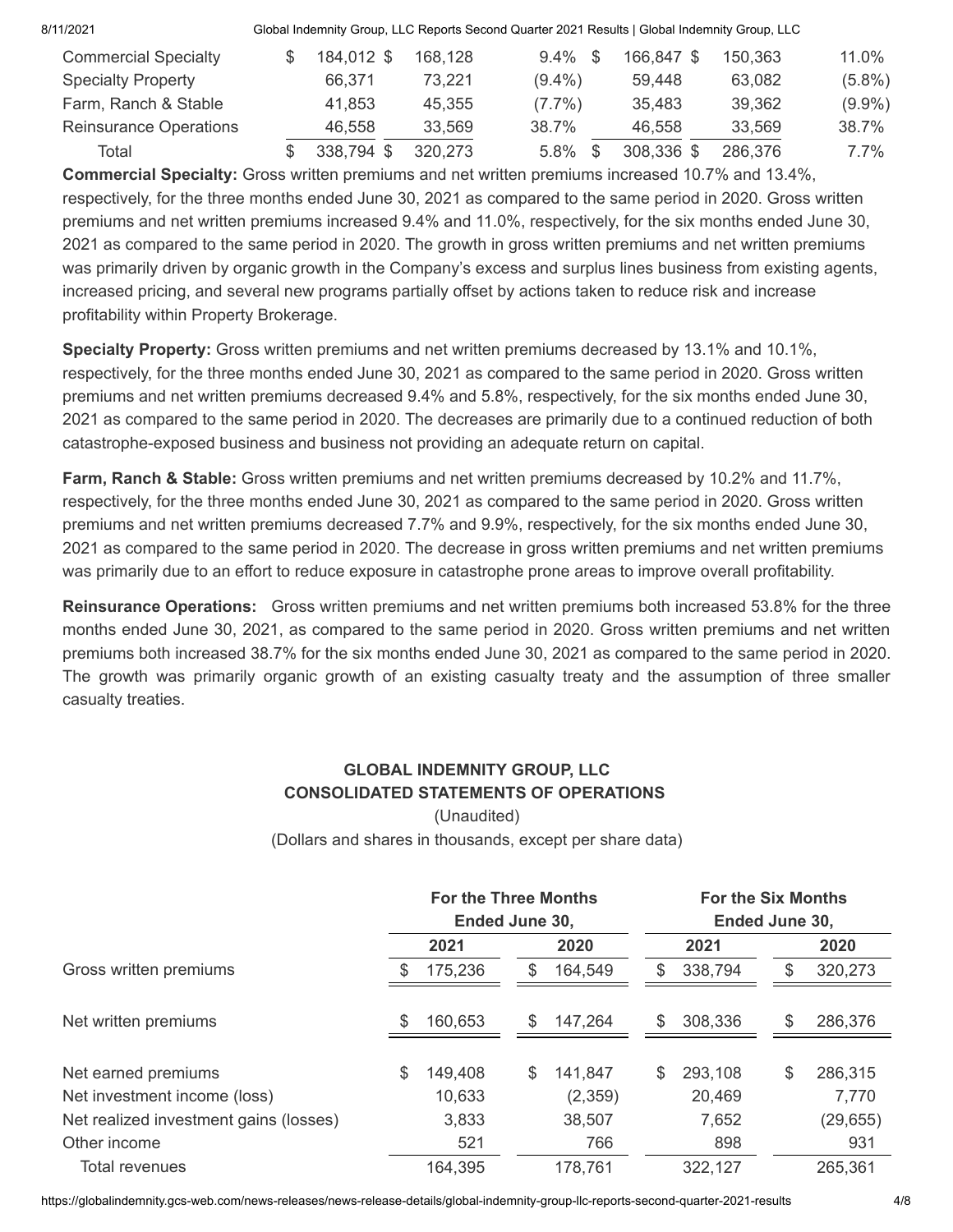|                                                                                     | 90,938      |               |        | 181,721      |        | 144,944   |
|-------------------------------------------------------------------------------------|-------------|---------------|--------|--------------|--------|-----------|
| Net losses and loss adjustment expenses<br>Acquisition costs and other underwriting |             |               | 67,297 |              |        |           |
| expenses                                                                            | 57,213      |               | 53,578 | 111,977      |        | 109,990   |
| Corporate and other operating expenses                                              | 6,329       |               | 8,618  | 10,605       |        | 12,841    |
| Interest expense                                                                    | 2,696       |               | 4,712  | 5,291        |        | 9,577     |
| Income (loss) before income taxes                                                   | 7,219       |               | 44,556 | 12,533       |        | (11, 991) |
| Income tax expense (benefit)                                                        | 844         |               | 7,005  | 641          |        | (4,964)   |
| Net income (loss)                                                                   | 6,375       |               | 37,551 | 11,892       |        | (7,027)   |
|                                                                                     |             |               |        |              |        |           |
| Less: Preferred stock distributions                                                 | 110         |               |        | 220          |        |           |
| Net income (loss) available to common                                               |             |               |        |              |        |           |
| shareholders                                                                        | \$<br>6,265 | \$            | 37,551 | \$<br>11,672 | \$     | (7,027)   |
| Per share data:                                                                     |             |               |        |              |        |           |
| Net income (loss) available to common                                               |             |               |        |              |        |           |
| shareholders                                                                        |             |               |        |              |        |           |
| <b>Basic</b>                                                                        | \$<br>0.43  | \$            | 2.63   | \$<br>0.81   | $($ \$ | 0.49)     |
| Diluted (1)                                                                         | \$<br>0.43  | \$            | 2.61   | \$<br>0.80   | $($ \$ | 0.49)     |
| Weighted-average number of shares                                                   |             |               |        |              |        |           |
| outstanding                                                                         |             |               |        |              |        |           |
| <b>Basic</b>                                                                        | 14,412      |               | 14,276 | 14,397       |        | 14,263    |
| Diluted (1)                                                                         | 14,682      |               | 14,389 | 14,651       |        | 14,263    |
| Cash dividends/distributions declared per                                           |             |               |        |              |        |           |
| common share                                                                        | \$<br>0.25  | $\frac{1}{2}$ | 0.25   | \$<br>0.50   | \$     | 0.50      |
| Combined ratio analysis: (2)                                                        |             |               |        |              |        |           |
| Loss ratio                                                                          | 60.9%       |               | 47.4%  | 62.0%        |        | 50.6%     |
| Expense ratio                                                                       | 38.3%       |               | 37.8%  | 38.2%        |        | 38.4%     |
| Combined ratio                                                                      | 99.2%       |               | 85.2%  | 100.2%       |        | 89.0%     |

*(1) For the six months ended June 30, 2020, weighted-average number of shares outstanding – basic was used to calculate diluted earnings per share due to a net loss for the period.*

*(2) The loss ratio, expense ratio and combined ratio are GAAP financial measures that are generally viewed in the insurance industry as indicators of underwriting profitability. The loss ratio is the ratio of net losses and loss adjustment expenses to net earned premiums. The expense ratio is the ratio of acquisition costs and other underwriting expenses to net earned premiums. The combined ratio is the sum of the loss and expense ratios.*

## **GLOBAL INDEMNITY GROUP, LLC CONSOLIDATED BALANCE SHEETS**

(Dollars in thousands)

|                                   | (Unaudited)             |                 |  |  |
|-----------------------------------|-------------------------|-----------------|--|--|
|                                   | <b>June 30.</b>         | <b>December</b> |  |  |
| <b>ASSETS</b>                     | 2021                    | 31, 2020        |  |  |
| <b>Fixed Maturities:</b>          |                         |                 |  |  |
| Available for sale, at fair value | \$1,174,097 \$1,191,186 |                 |  |  |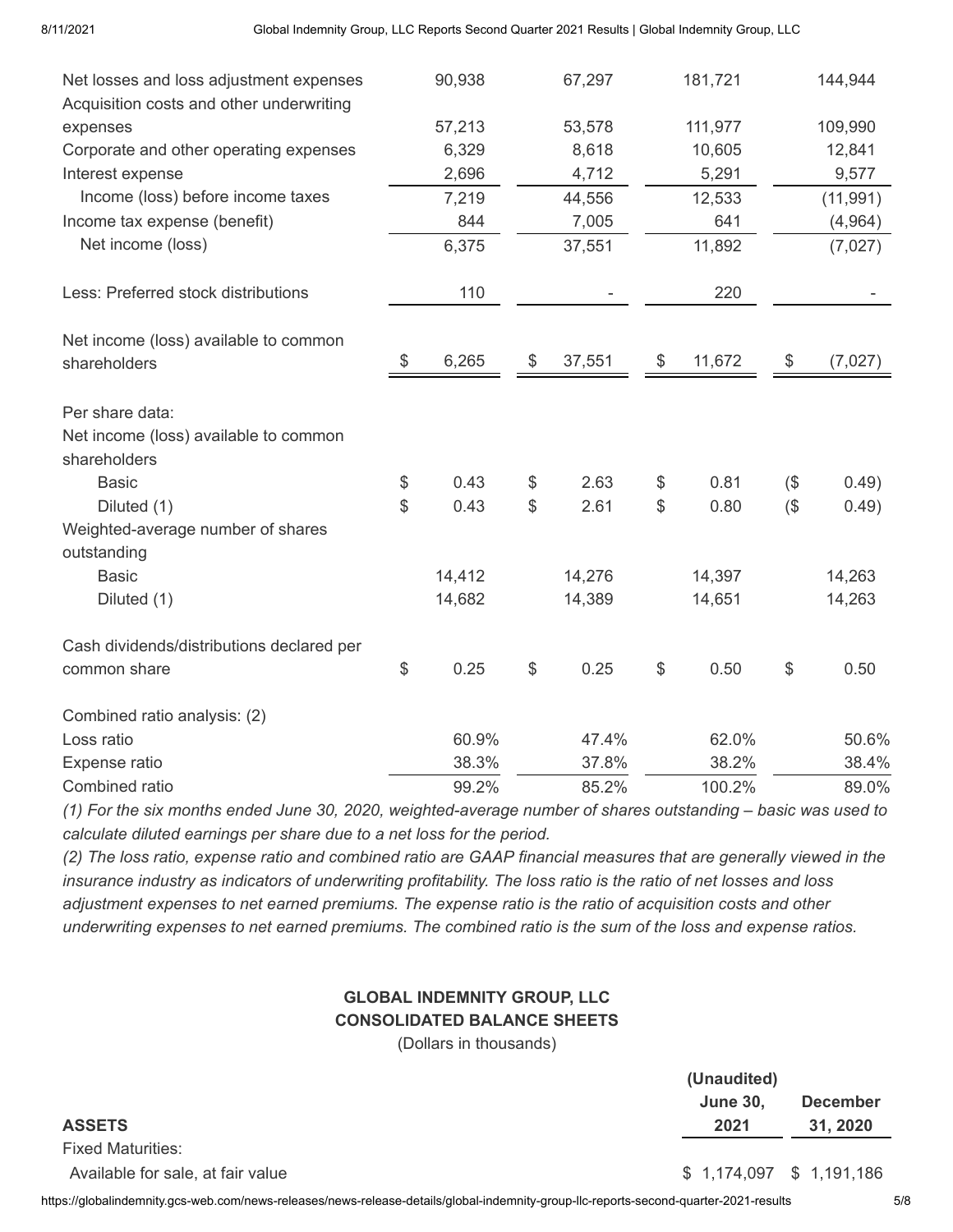| 8/11/2021                        | Global Indemnity Group, LLC Reports Second Quarter 2021 Results   Global Indemnity Group, LLC |       |            |             |
|----------------------------------|-----------------------------------------------------------------------------------------------|-------|------------|-------------|
|                                  | (amortized cost: 2021 - \$1,150,603 and 2020 - \$1,149,009; net                               |       |            |             |
|                                  | of allowance for expected credit losses of: \$0 in 2021 and 2020)                             |       |            |             |
| Equity securities, at fair value |                                                                                               |       | 90,669     | 98,990      |
| Other invested assets            |                                                                                               |       | 166,003    | 97,018      |
| <b>Total investments</b>         |                                                                                               |       | 1,430,769  | 1,387,194   |
| Cash and cash equivalents        |                                                                                               |       | 49,105     | 67,359      |
|                                  | Premiums receivable, net of allowance for expected credit losses of                           |       |            |             |
|                                  | \$2,822 at June 30, 2021 and \$2,900 at December 31, 2020                                     |       | 123,932    | 109,431     |
|                                  | Reinsurance receivables, net of allowance for expected credit losses of                       |       |            |             |
|                                  | \$8,992 at June 30, 2021 and December 31, 2020                                                |       | 90,247     | 88,708      |
| Funds held by ceding insurers    |                                                                                               |       | 33,793     | 45,480      |
| Deferred federal income taxes    |                                                                                               |       | 37,169     | 34,265      |
| Deferred acquisition costs       |                                                                                               |       | 69,061     | 65,195      |
| Intangible assets                |                                                                                               |       | 20,698     | 20,962      |
| Goodwill                         |                                                                                               |       | 6,521      | 6,521       |
| Prepaid reinsurance premiums     |                                                                                               |       | 15,141     | 12,881      |
| Lease right of use assets        |                                                                                               |       | 19,979     | 21,077      |
| Other assets                     |                                                                                               |       | 40,902     | 45,835      |
| <b>Total assets</b>              |                                                                                               | \$    | 1,937,317  | \$1,904,908 |
|                                  | <b>LIABILITIES AND SHAREHOLDERS' EQUITY</b>                                                   |       |            |             |
| <b>Liabilities:</b>              |                                                                                               |       |            |             |
|                                  | Unpaid losses and loss adjustment expenses                                                    | $\$\$ | 697,618 \$ | 662,811     |
| Unearned premiums                |                                                                                               |       | 308,984    | 291,495     |
| Ceded balances payable           |                                                                                               |       | 14,339     | 8,943       |
| Payable for securities purchased |                                                                                               |       | 3,707      | 4,667       |
| <b>Contingent commissions</b>    |                                                                                               |       | 6,420      | 10,832      |
| Debt                             |                                                                                               |       | 126,359    | 126,288     |
| Lease liabilities                |                                                                                               |       | 21,566     | 22,950      |
| <b>Other liabilities</b>         |                                                                                               |       | 48,759     | 58,598      |
| <b>Total liabilities</b>         |                                                                                               |       | 1,227,752  | 1,186,584   |
| <b>Shareholders' equity:</b>     |                                                                                               |       |            |             |
|                                  | Series A cumulative fixed rate preferred shares, \$1,000 par value;                           |       |            |             |
|                                  | 100,000,000 shares authorized, shares issued and outstanding: 4,000                           |       |            |             |
|                                  | and 4,000 shares, respectively, liquidation preference: \$1,000 and                           |       |            |             |
| \$1,000 per share, respectively  |                                                                                               |       | 4,000      | 4,000       |
|                                  | Common shares: no par value; 900,000,000 common shares authorized;                            |       |            |             |
|                                  | class A common shares issued: 10,532,270 and 10,263,722,                                      |       |            |             |
|                                  | respectively; class A common shares outstanding: 10,515,177 and                               |       |            |             |
|                                  | 10,263,722, respectively; class B common shares issued and                                    |       |            |             |
|                                  | outstanding: 3,947,206 and 4,133,366, respectively                                            |       |            |             |
| Additional paid-in capital (1)   |                                                                                               |       | 447,804    | 445,051     |
|                                  | Accumulated other comprehensive income, net of taxes                                          |       | 18,968     | 34,308      |
| Retained earnings (1)            |                                                                                               |       | 239,272    | 234,965     |
|                                  | Class A common shares in treasury, at cost: 17,093 and 0 shares, respectively                 |       | (479)      |             |
| Total shareholders' equity       |                                                                                               |       | 709,565    | 718,324     |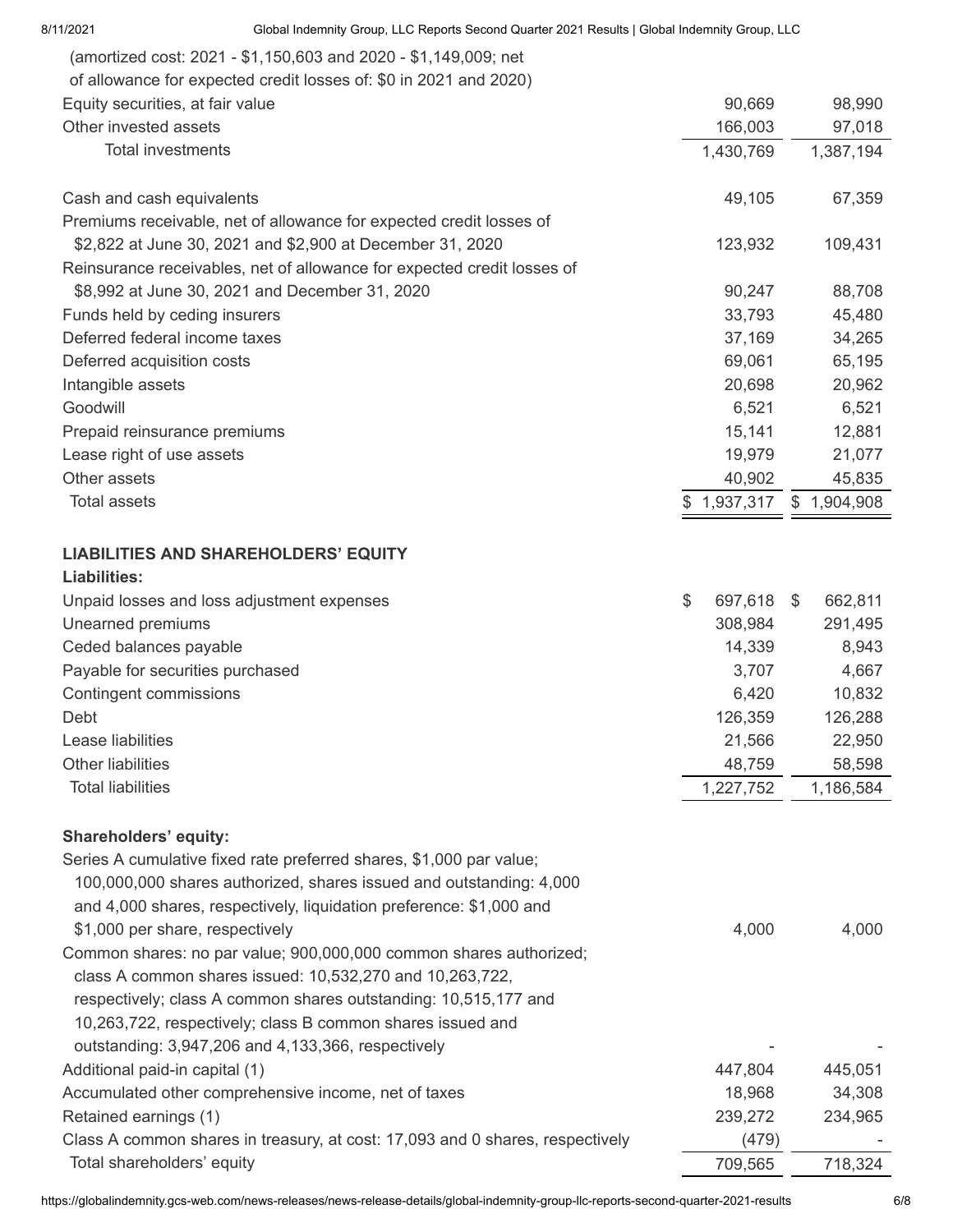#### Total liabilities and shareholders' equity **but a strategies of the strategies of the strategies of the strategies of the strategies of the strategies of the strategies of the strategies of the strategies of the strategies**

*(1) Since the Company's initial public offering in 2003, the Company repurchased 20.2 million shares for a total of \$488 million. These share repurchases are reflected by a \$488 million reduction of the Company's additional paidin capital and retained earnings as of June 30, 2021 and December 31, 2020. Retained earnings are also net of \$51 million and \$43 million of cumulative historic Company dividends/distributions to shareholders as of June 30, 2021 and December 31, 2020, respectively.*

## **GLOBAL INDEMNITY GROUP, LLC SELECTED INVESTMENT DATA**

(Dollars in millions)

|                                           | <b>Market Value as of</b> |         |                 |          |  |
|-------------------------------------------|---------------------------|---------|-----------------|----------|--|
|                                           | (Unaudited)               |         |                 |          |  |
|                                           | <b>June 30,</b>           |         | <b>December</b> |          |  |
|                                           |                           | 2021    |                 | 31, 2020 |  |
| <b>Fixed maturities</b>                   | \$                        | 1,174.1 | \$              | 1,191.2  |  |
| Cash and cash equivalents                 |                           | 49.1    |                 | 67.4     |  |
| Total bonds and cash and cash equivalents |                           | 1,223.2 |                 | 1,258.6  |  |
| Equities and other invested assets        |                           | 256.7   |                 | 196.0    |  |
| Total cash and invested assets, gross     |                           | 1,479.9 |                 | 1,454.6  |  |
| Payable for securities purchased          |                           | (3.7)   |                 | (4.7)    |  |
| Total cash and invested assets, net       | \$                        | 1,476.2 |                 | 1,449.9  |  |

|                                                         | <b>Total Investment Return (1)</b> |             |    |         |                 |                                 |     |         |  |
|---------------------------------------------------------|------------------------------------|-------------|----|---------|-----------------|---------------------------------|-----|---------|--|
|                                                         | <b>For the Three Months</b>        |             |    |         |                 | <b>For the Six Months Ended</b> |     |         |  |
|                                                         | Ended June 30,                     |             |    |         | <b>June 30,</b> |                                 |     |         |  |
|                                                         |                                    | (unaudited) |    |         |                 | (unaudited)                     |     |         |  |
|                                                         |                                    | 2021        |    | 2020    |                 | 2021                            |     | 2020    |  |
| Net investment income (loss)                            | \$                                 | 10.6        | \$ | (2.4)   | \$              | 20.4                            | \$  | 7.8     |  |
| Net realized investment gains (losses)                  |                                    | 3.8         |    | 38.5    |                 | 7.7                             |     | (29.7)  |  |
| Net unrealized investment (losses)                      |                                    | 11.3        |    | 26.3    |                 | (18.9)                          |     | 22.2    |  |
| Net realized and unrealized investment gains            |                                    |             |    |         |                 |                                 |     |         |  |
| (losses)                                                |                                    | 15.1        |    | 64.8    |                 | (11.2)                          |     | (7.5)   |  |
| Total net investment income and gains                   |                                    | 25.7        | S  | 62.4    | \$              | 9.2                             | \$  | 0.3     |  |
| Average total cash and invested assets                  | \$                                 | 1,452.8     | S  | 1,592.0 | \$              | 1,463.0                         | \$. | 1,620.2 |  |
| Total investment return %                               |                                    | 1.8%        |    | 3.9%    |                 | 0.6%                            |     | $0.0\%$ |  |
| (1) Amounts in this table are shown on a pre-tax basis. |                                    |             |    |         |                 |                                 |     |         |  |